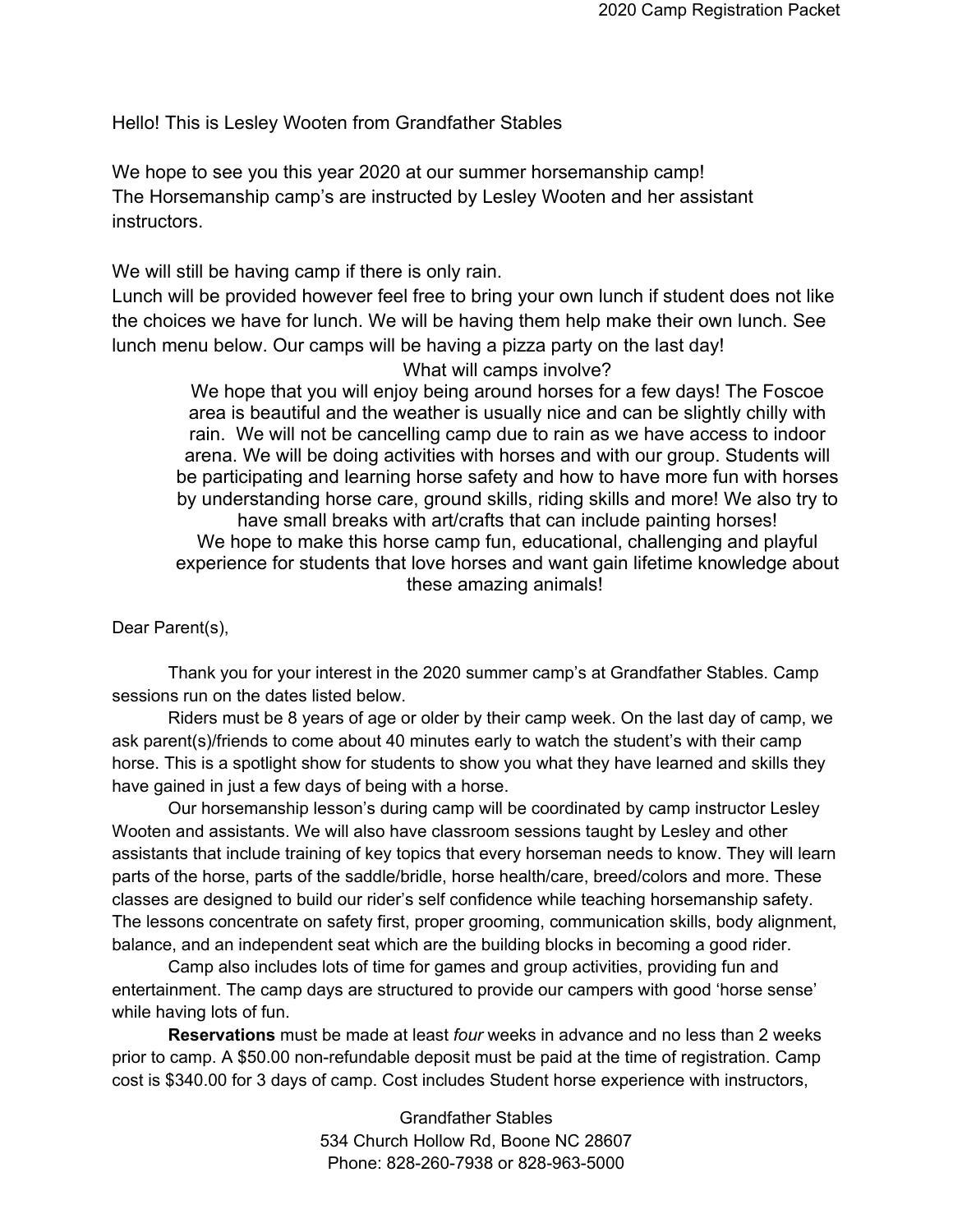groom kit (theirs to keep), lunch, snacks/drinks, Art materials and t shirts! All forms attached to this packet must be turned in *before or the first day of camp*. Camp will begin each day at 9 am and end at 2 pm. Please read the entire packet.

Check Out Grandfather Stables on Facebook

**Camp 2020 Dates**: Camp starts each day at: 9am to 2pm Camps are 3 day Ages: 8-15 and 6 to 7 riders per camp

June & July dates: 6/30/20-7/2/20 7/14/20-7/16/20 7/28/20-7/30/20

## **All day snack include bottled water, capri sun, granola bars and cheese crackers**

**Lunch Menu Monday-Build a sandwich (subway style) chips, drink, cookie Tuesday-Cowboy Hotdogs (cooked over fire), fries, bbq baked beans and drink Wednesday-Build your own tacos, fruit, drink Thursday: Pizza Party, drinks,** 

**Mail in paper work to Grandfather Stables address and contact Lesley Wooten to attend and reserve camp spot for your son or daughter. Payment method preferred is check for deposit. Make checks to Lesley Wooten or Grandfather Stables**

**If you are dropping off paper work at the stables please call or text me at 828-260-7938 to make sure I am there or papers can go in my drop box.**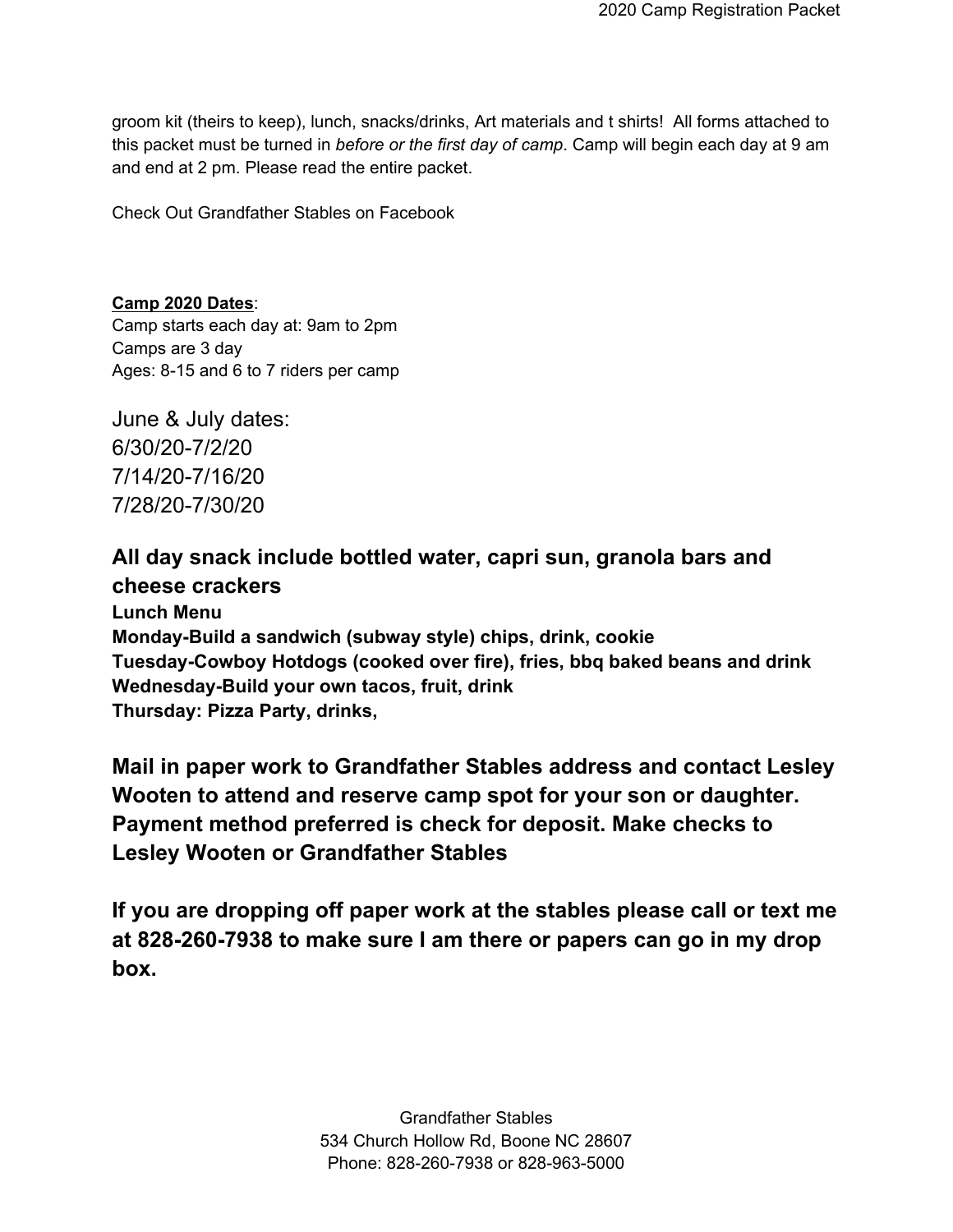## **Grandfather Stables 2019 Summer Camp Registration**

| Date of Birth: / / Gender: Male/Female                                                                       |                                   |  |
|--------------------------------------------------------------------------------------------------------------|-----------------------------------|--|
| Parent/Guardian Name: _________________________________                                                      |                                   |  |
|                                                                                                              |                                   |  |
|                                                                                                              |                                   |  |
| Phone: Home (___)________________ Cell: (___)__________                                                      |                                   |  |
| *Which is best to reach you during the camp week?                                                            |                                   |  |
|                                                                                                              |                                   |  |
| Doctor's Name & Hospital Preference (if any) ___________________________________                             |                                   |  |
| Health Insurance Carrier & Policy Number:                                                                    |                                   |  |
| Please list any allergies or medical conditions for child:                                                   |                                   |  |
| <u> 1989 - John Stein, Amerikaansk politiker († 1989)</u><br>Please describe the camper's riding experience: |                                   |  |
| Have you attended camp here before: Yes/No                                                                   |                                   |  |
| If so, when? $\qquad \qquad$                                                                                 |                                   |  |
|                                                                                                              |                                   |  |
| Anything else we should know?                                                                                |                                   |  |
| Riding Goals: ____________                                                                                   |                                   |  |
|                                                                                                              | camp rules<br>Crondfothor Ctabloo |  |

Grandfather Stables 534 Church Hollow Rd, Boone NC 28607 Phone: 828-260-7938 or 828-963-5000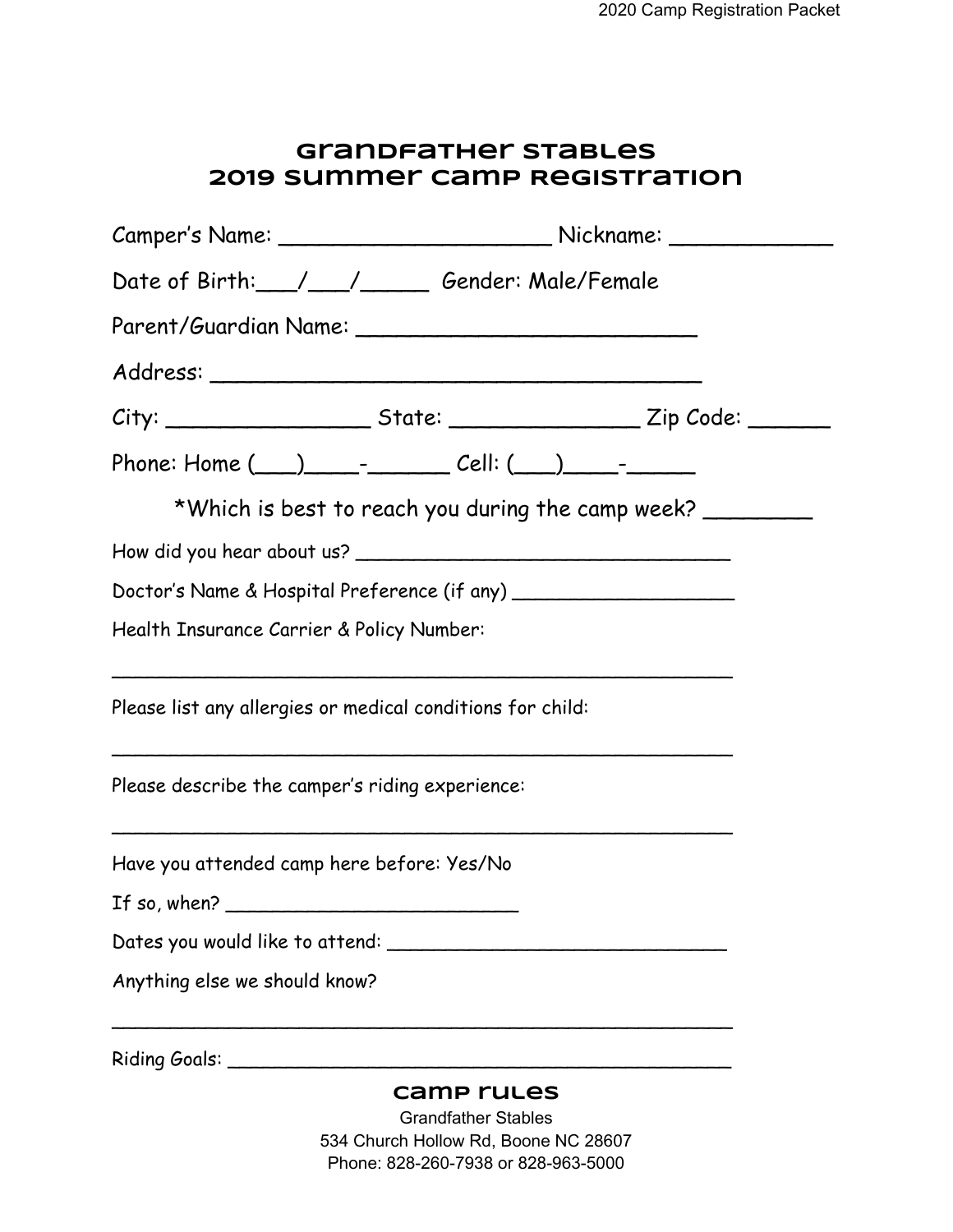## **All Students must have a riding release forms signed by a legal parent or guardian. Grandfather Stables or instructors is not responsible for accidents, loss, theft of any kind.**

-Campers are *required* to wear long pants (jeans) and boots are best\*\* but will consider close toed shoes. Upon arriving to camp each morning. If your child arrives with shorts or flip-flops on and no clothes to change into, they will not be able to ride until other clothes are brought. Riding in shorts and flip-flops is dangerous and we want to keep the campers safe at all times. Leggings/sweatpants are also not allowed. They are slippery and also dangerous while riding.

-Campers we try to take some time for possible water games as well so feel free to bring a extra change of clothes in case. It gets very hot during the summer. We play water games and other activities to give the horses a chance to re-hydrate and a chance for the campers to cool down with fun group games.

 Our horses are very safe and we instructors provide safe professional instruction, but horses are also flight/prey animals, novice students make mistakes also students learn from their mistakes to make better decision for next time. So understand that getting stepped on, falling off can happen and students are riding and around horse at their own risk with permission of parents. Students are required to follow instruction at all times. If student is not they will be given a time out warning with possible parent call if it continuous.

-No yelling/screaming while on a horse. If a camper has been given a warning for yelling on a horse, they will be removed from the horse for the rest of their riding lesson. This is very dangerous and could scare the rider's horse and the horses around them. -No running around the barns. We don't want to scare any horses! -Respect all the rules of the barn. These will be reviewed on the first day. -HAVE FUN!!!

Sign & date: \_\_\_\_\_\_\_\_\_\_\_\_\_\_\_\_\_\_\_\_\_\_\_\_\_\_\_\_\_\_\_\_\_\_\_\_\_\_\_\_\_\_\_\_\_\_\_\_

## **Camp Checklist**

Grandfather Stables 534 Church Hollow Rd, Boone NC 28607 Phone: 828-260-7938 or 828-963-5000